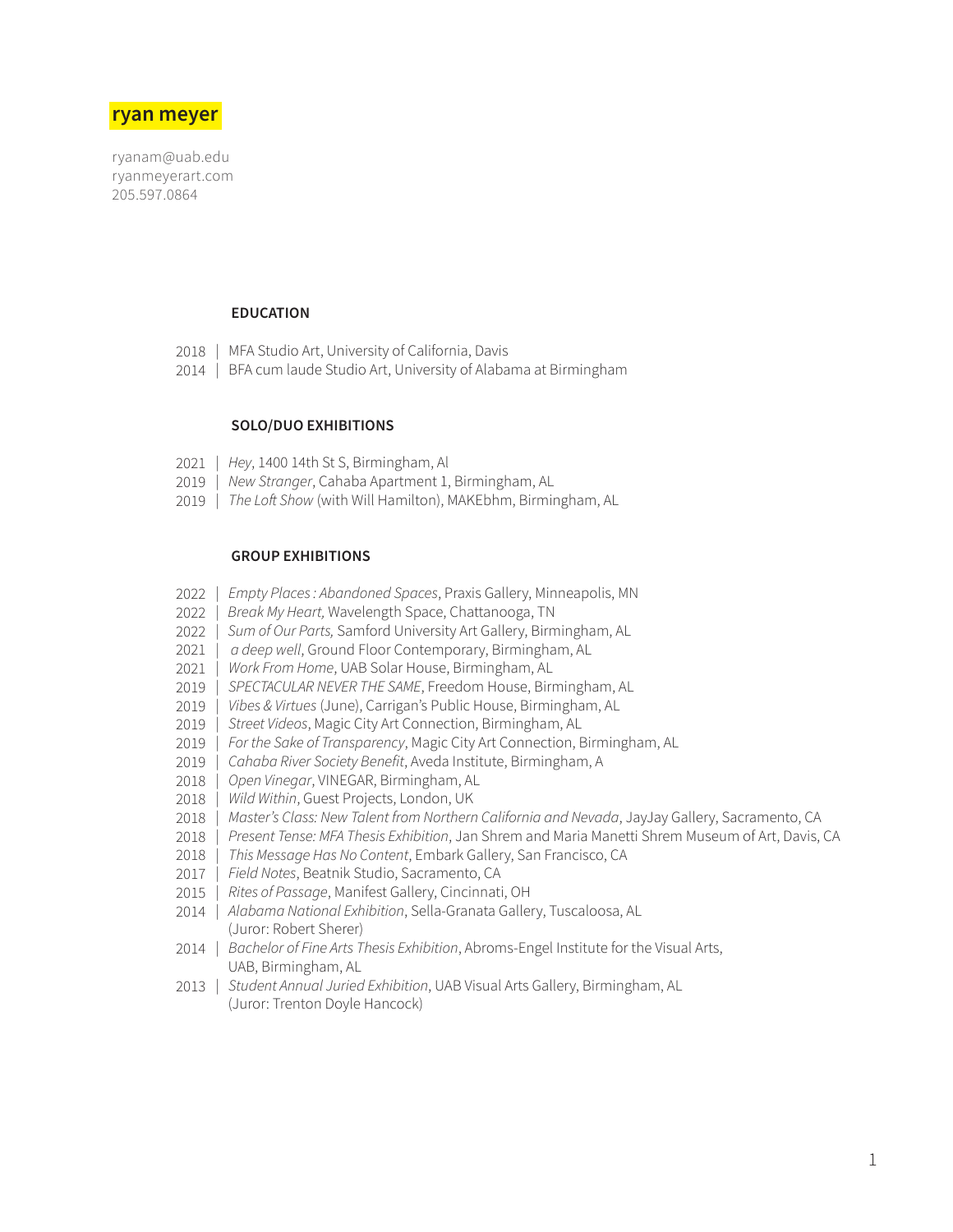

ryanam@uab.edu ryanmeyerart.com 205.597.0864

# **TEACHING EXPERIENCE**

- | Adjunct Professor, Birmingham Southern College, Birmingham, AL, (2-D Design) 2022
- | Adjunct Professor, Samford University, Birmingham, AL (3-D Design) 2022
- Adjunct Professor, University of Alabama at Birmingham (4-D Art & Design Foundations) 2020
- | Adjunct Professor, University of Alabama at Birmingham (Intro to Digital Design) 2019
- | Instructor of Record, University of California, Davis (Beginning Photography) 2018
- | Teaching Assistant, University of California, Davis (Typography & Letterforms) 2018
- | Teaching Assistant, University of California, Davis (Beginning Sculpture) 2018
- | Teaching Assistant, University of California, Davis (Typography in Motion) 2017
- | Teaching Assistant, University of California, Davis (Typography & Letterforms) 2017
- | Teaching Assistant, University of California, Davis (Intermediate Sculpture) 2017
- | Teaching Assistant, University of California, Davis (Beginning Printmaking) 2017
- | Teaching Assistant, University of California, Davis (Beginning Sculpture) 2017
- | Teaching Assistant, University of California, Davis (Beginning Video Art) 2016

# **RELEVANT EXPERIENCE**

- | Freelance Creative 2011 - Present
- | Creative Specialist, University of Alabama at Birmingham 2018 - Present
	- | Designer and Motion Artist, Scout Branding Co., Birmingham, AL 2014 - 16
	- | Designer & Videographer, UAB Digital Media, Birmingham, AL  $2013 - 14$
	- Art Director, AURA Literary Arts Review, Birmingham, AL  $2012 - 13$
	- 2010 2011 | Videographer, UAB Student Media, Birmingham, AL

#### **LECTURES/PRESENTATIONS/WORKSHOPS**

- Artist Presentation, Ground Floor Contemporary, Birmingham, AL 2021
- Poetry reading, SPECTACULAR NEVER THE SAME, Freedom House, Birmingham, AL 2019
- Artist Presentation, UAB course "Art on the Move" 2019
- Artist Presentation, Birmingham Museum of Art Collectors Circle, Birmingham, AL 2019
- | Artist Presentation, Sørøya Grade School, Sørøya Island, Norway 2017
- Beatnik Studios panel discussion during "Field Notes" exhibition 2017
- | YoPro Hour Presentation, University of Alabama at Birmingham 2015
- | Closing the Gap, American Advertising Federation September Meeting, Birmingham, AL 2014
- | Photoshop Photo Manipulation Workshop, University of Alabama at Birmingham 2013